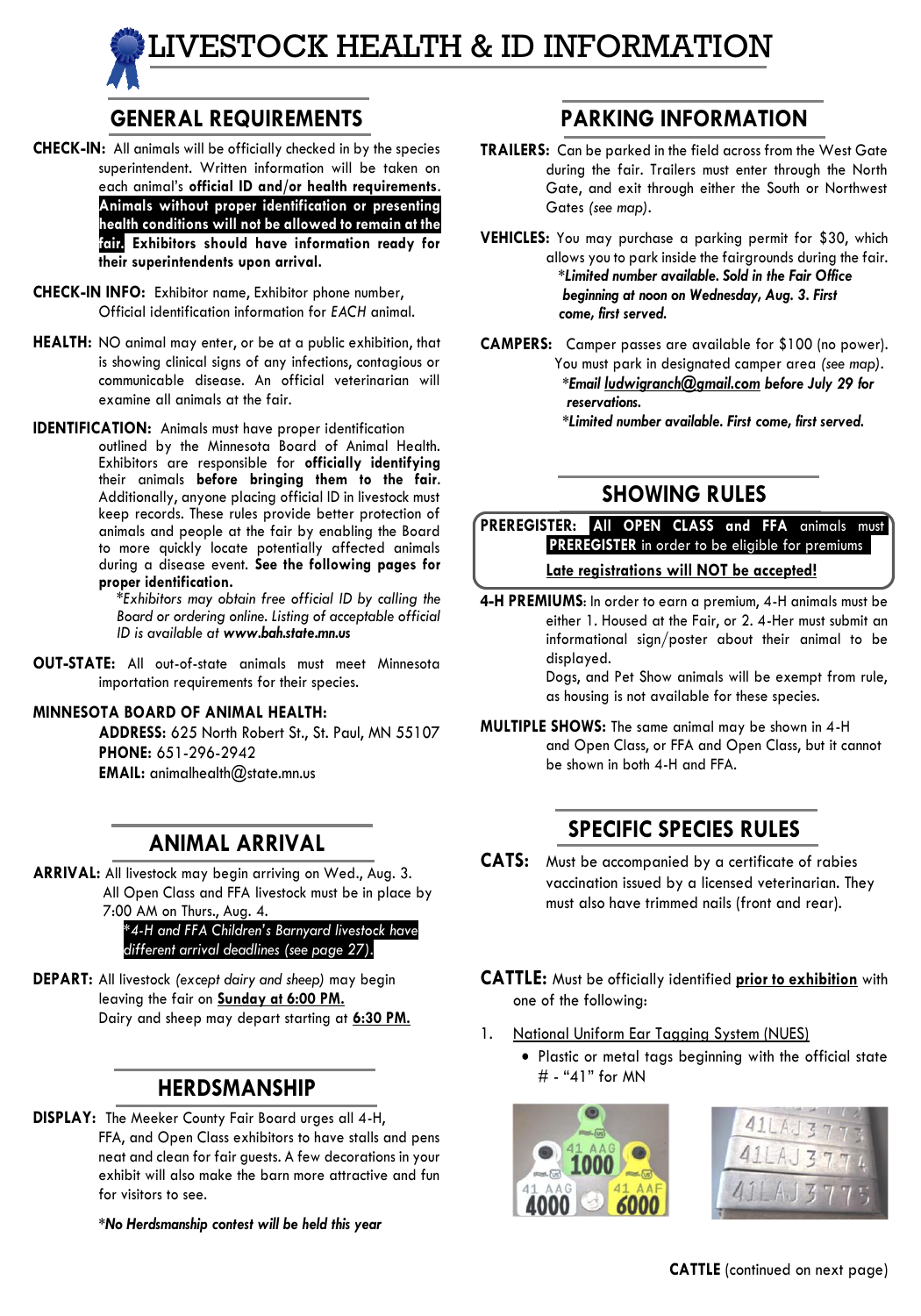- 2. Animal Identification Number (AIN) System
- 15-digit tag beginning with "840" for the U.S.
- Visual or Radio Frequency Identification (RFID)



- 3. Breed Registry Tattoos and Tags
	- Acceptable for within-state movement if accompanied by documentation listing the breed registration number
	- Pending registrations are not acceptable.
- **DOGS:** Dogs 4 months of age or older must have a certificate of rabies vaccination issued by a licensed veterinarian.
- **GOATS & SHEEP:** No sheep or goat that is within 30 days of giving birth (either before or after) may be exhibited without prior approval from the Board. Must be officially identified prior to exhibition with one of the following *(official ear tags must display the US shield)*:
- 1. Flock Identification (ID) Tags
	- Metal or plastic tag with the flock ID number beginning with state abbreviation along with a unique herd management number.
	- Used for goats/sheep born on the premises associated with the flock/herd ID





- 2. Sheep/Goat Serial Tags
	- Begins with state abbreviation; eight characters total, last 4 or 5 numerical
	- May be plastic or metal





- 3. AIN (Animal identification number) Tags
	- Include 15 digits, beginning with "840" prefix
	- Includes 4-H tags that have 15 digits, beginning with "840" prefix



- 4. Official Tattoos *For any tattoo to be considered official, it must be legible* **REGISTERED SHEEP/GOATS:**
	- Breed registry tattoos that are recorded with a sheep or goat registry association
	- Animal must be accompanied by a copy of the registration certificate or a Certificate of Veterinary Inspection listing tattoo and registration number



#### **NON-REGISTRED SHEEP/GOATS**

- State-approved tattoos that are recorded with state animal health officials
- Tattoo must include the state-approved prefix beginning with the state abbreviation and include a unique animal number
- Animal must be accompanied by either:
	- 1) A Board-issued document certifying the tattoo prefix is recorded with the Board
	- 2) For animals originating outside of MN, a Certificate of Veterinary Inspection which:
		- A) Certifies the tattoo prefix is assigned in the National Scrapie Database, and
		- B) Lists the flock ID number and the complete tattoo number *(including state prefix and animal number)*



**HORSES:** Horses, except suckling foals accompanying a negative dam, must be negative to an official equine infectious anemia (EIA) test conducted within 12 months prior to the opening date of exhibition.

A description of the horse including age, breed, color, sex and distinctive markings when present (brands, tattoos, scars or blemishes).